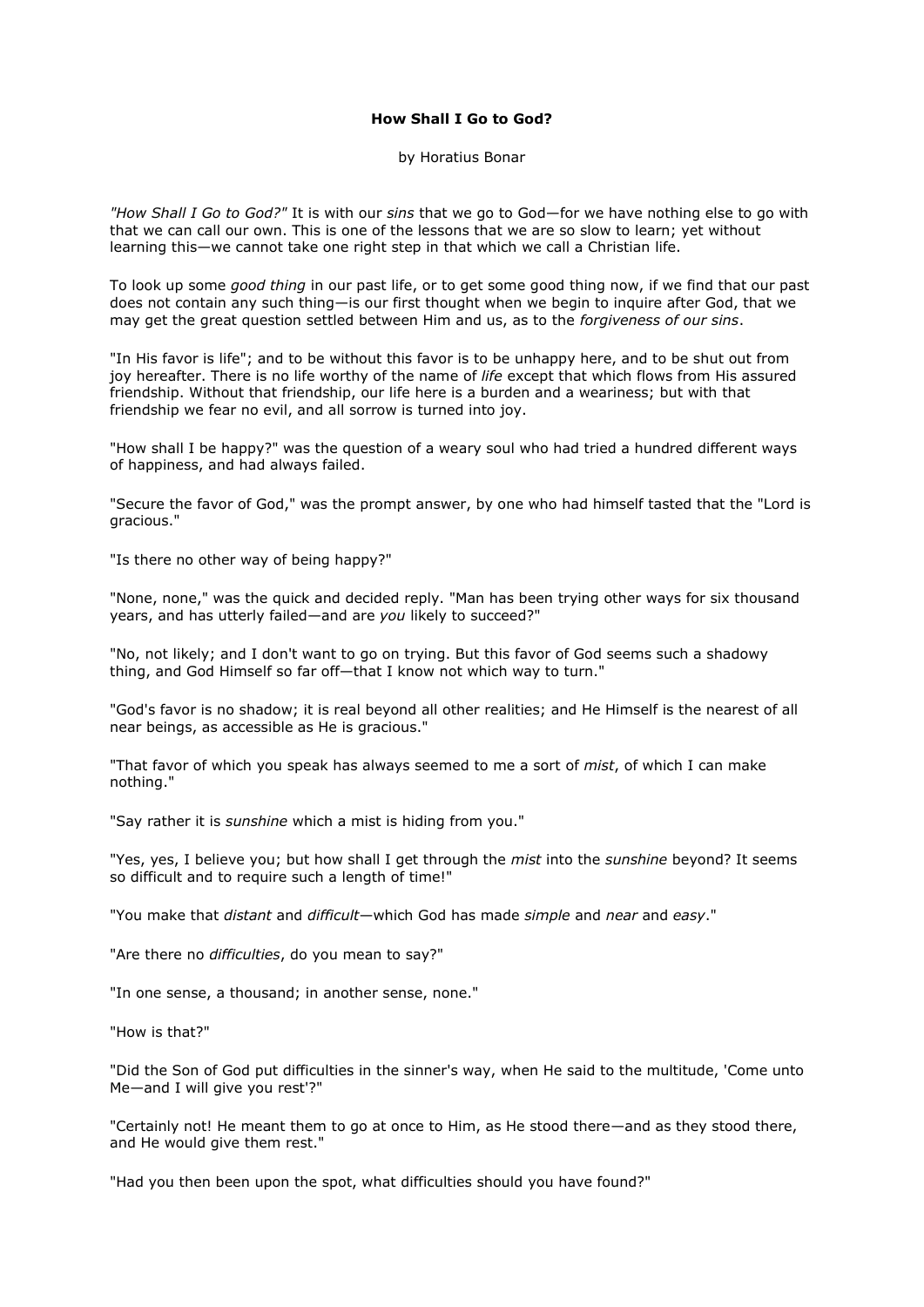"None, certainly—to speak of *difficulties* when I was standing by the side of the Son of God would have been folly, or worse."

"Did the Son of God suggest difficulty to the sinner, when He sat on Jacob's well, by the side of the Samaritan woman? Was not all difficulty anticipated or put away—by these wondrous words of Christ, 'If you knew the gift of God and who it is that asks you for a drink, you would have *asked* Him—and He would have *given* you living water'?"

"Yes, no doubt—the asking and the giving was all. The whole transaction is finished on the spot. Time and space, distance and difficulty, have nothing to do with the matter; the *giving* was to follow the *asking* as a matter of course. So far all is plain. But I would ask: Is there no barrier here?"

"None whatever, if the Son of God really came to save the *lost*; if He came for those who were only *partly* lost, or who could partly save themselves, the barrier is infinite. This I admit; nay, insist upon!"

"Is the being *lost*, then—no barrier to our being saved?"

"Foolish question, which may be met by a foolish answer. Is your being *thirsty—*a hindrance to your receiving water; or is being *poor—*a hindrance to your receiving riches as a gift from a friend?"

"True—it is my thirst that *fits* me for the water; and my poverty that *fits* me for the gold."

"Ah, yes, the Son of Man did not come to call the *righteous*, but *sinners* to repentance. If you are not *wholly* a sinner—there is a barrier; but if you are wholly a sinner—there is no barrier!"

"*Wholly a sinner!* Is that really *my* character?"

"No doubt of that. If you doubt it, go and search your Bible. God's testimony is that you are wholly a sinner, and must deal with Him as such; for the healthy do not need a physician—but only those who are sick."

"Wholly a sinner, well!—but must I not get rid of some of my sins—before I can expect blessing from Him?"

"No, indeed! He alone can deliver you from so much as even one sin; and you must go at once to Him with *all* your sins—however many that may be! If you be not wholly a sinner—you do not wholly need Christ; for He is a complete Savior—of none but complete sinners! He does not *help you* to save yourself, nor do you help Him to save you. He does all the saving—or nothing at all. A *half* salvation will only do for those who are not *completely* lost. 'He Himself bore our sins in His body on the tree!' " (1 Peter 2:24)

It was in the above way, that Martin Luther found his way into the peace and liberty of Christ. The story of his deliverance is an instructive one, as showing how the stumbling-blocks of *selfrighteousness* are removed by the full exhibition of the gospel in its freeness—as the good news of God's love to the unloving and unlovable—the good news of pardon to the sinner, without merit and without money—the good news of PEACE WITH GOD, *solely* through the atoning sacrifice of Him who has made peace by the blood of His cross.

One of Luther's earliest difficulties, was that he thought that he must himself get *repentance* worked out within himself; and having accomplished this, he thought that he was to bring *his repentance* as a peace-offering or basis of acceptance with God. If this repentance could not be presented as a grounds of acceptance with God, at least it could be urged as a plea in mitigation of punishment.

Luther's aged counselor tells him plainly that he must be done with penances and mortifications, and all such self-righteous preparations for securing or purchasing the Divine favor. That voice,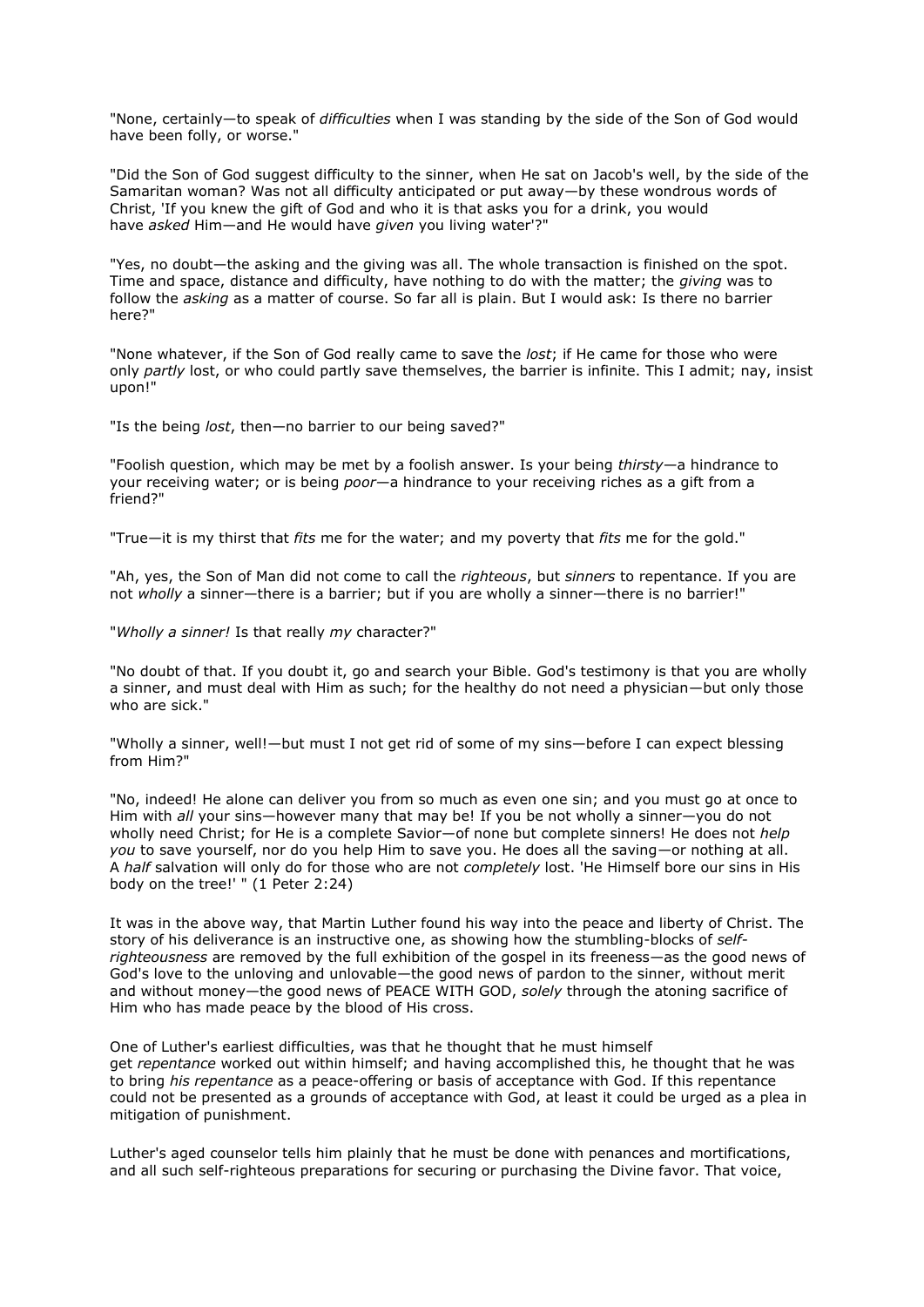Luther tells us touchingly, seemed to come to him from heaven: "All true repentance begins with the knowledge of the forgiving love of God."

As he listens, light breaks in, and an unknown joy fills him. Nothing between him and God! No preliminary goodness, or preparatory feelings or good works—between him and pardon! He learns the Apostle's lesson, "Christ died for the *ungodly*" (Romans 4:5). All the sin that is in him cannot hinder this justification; and all the goodness that is in him cannot assist in obtaining it. He must be received as a *sinner*—or not at all. The pardon that is offered, recognizes only his guilt; and the salvation provided in the cross of Christ regards him simply as lost.

But the sense of guilt is too deep to be easily quieted. Fear comes back again, and he goes once more to his aged adviser, crying, "Oh, my sin, my sin!" as if the message of forgiveness which he had so lately received was too good news to be true; and as if sins like his could not be so easily and so simply forgiven.

"What! would you be only a *pretended* sinner, and therefore need only a *pretended* Savior?"

So spoke his venerable friend, and then added, solemnly, "Know that Jesus Christ is the Savior of great and real sinners, who are deserving of nothing but utter condemnation!"

"But is not God sovereign in His electing love?" said Luther; "Perhaps I may not be one of His chosen."

"Look to the death of Christ," was the answer, "and learn there God's gracious mind to men."

"I believe in the forgiveness of sins," said Luther to a friend one day, when tossing on a sick bed; "but what is that to me?"

"Ah," said his friend, "does not that include your own sins? You believe in the forgiveness of David's sins, and of Peter's sins—why not of your own? The forgiveness is for you—as much as for David or Peter."

Thus Luther found rest. The gospel, thus believed, brought liberty and peace. He knew that he was forgiven, because God had said that forgiveness was the immediate and sure possession of all who believed the good news.

In the settlement of the great question between the sinner and God, there was to be no *bargaining,* and no *price* of any kind. The basis of settlement was laid at the cross; and the mighty transaction on that cross did all that was needed as a price. "It is finished!" is God's message to men in their inquiry, "What shall we do to be saved?" This completed transaction supersedes all man's efforts to *justify* himself, or to *assist* God in justifying him. We see Christ crucified, and reconciling sinners unto Himself, not imputing unto men their trespasses; and this non-imputation is the result solely of what was done upon the cross, where the *transference* of the sinner's guilt to the Divine substitute was once and forever accomplished. It is of that *transaction*, that the gospel brings us the "good news," and whoever believes it becomes partaker of all the benefits which that transaction secured.

"But am I not to be indebted to the Holy Spirit's work in my soul?"

"Undoubtedly; for what hope can there be for you without the Almighty Spirit, who quickens the dead sinner?"

"If so, then ought I not to wait for His impulses, and having got them, may I not present the feelings which He has wrought in me—as reasons why I should be justified?"

"No, in no way. You are not justified by the *Spirit's* work—but by *Christ's* alone; nor are the motions of the Spirit in you the grounds of your confidence, or the reasons for your expecting pardon from the Judge of all. The Spirit works in you, not to prepare you for being justified, or to make you fit for the favor of God—but to bring you to the cross, just as you are. For the cross is the only place where God deals in mercy with the transgressor."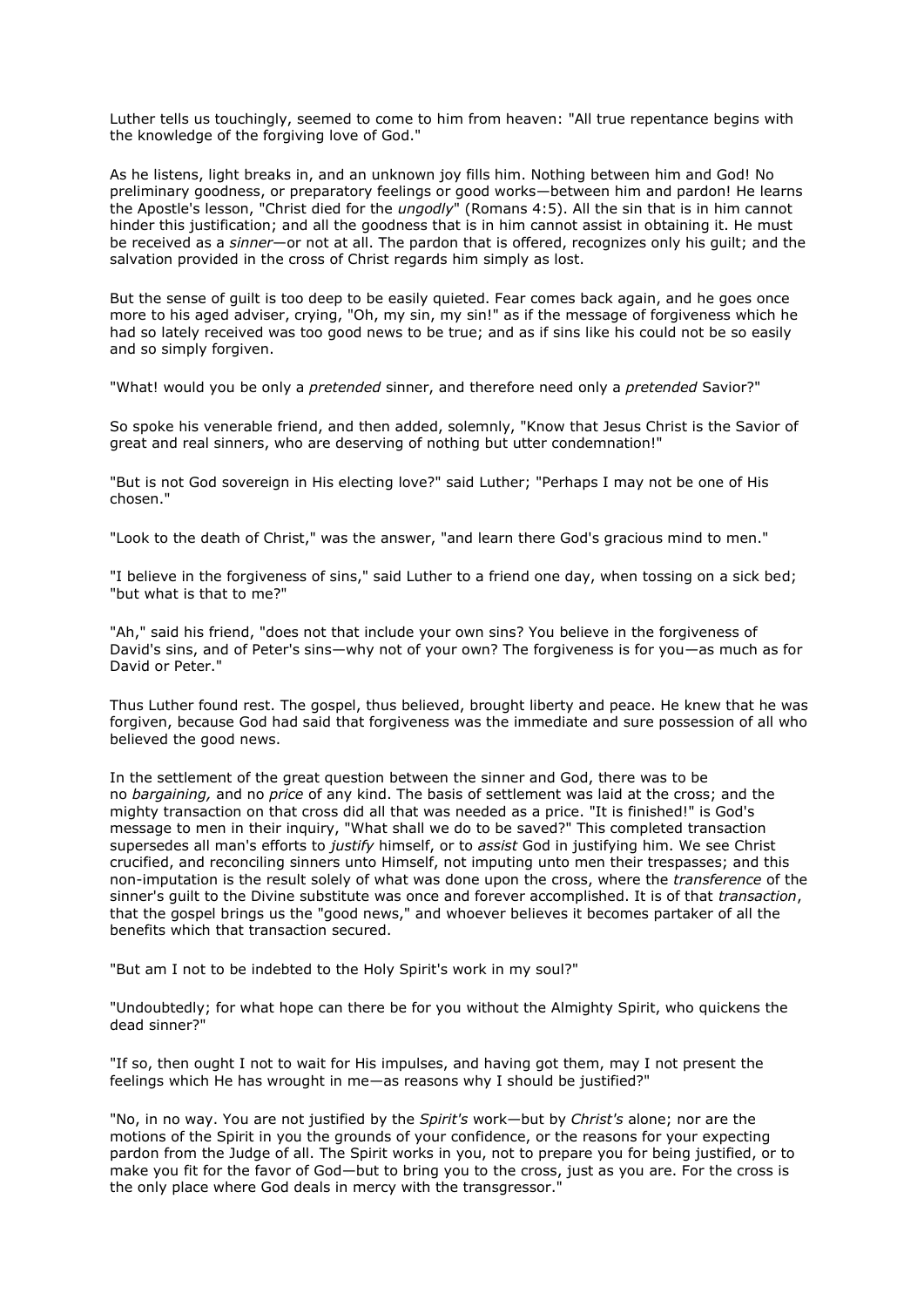It is at the cross that we meet God in peace and receive His favor. There we find not only the blood that washes, but the righteousness which clothes and beautifies, so that henceforth we are treated by God as if the righteousness of His own Son were actually ours.

This is what the apostle calls "imputed" righteousness (Romans 4:6,8,11,22,24), or righteousness so reckoned to us by God, as that we are entitled to all the blessings which that righteousness can obtain for us. Righteousness got up by ourselves, or put into us by another, we call infused, or imparted, or inherent righteousness; but righteousness belonging to another reckoned to us by God as if it were our own, we call imputed righteousness. It is of this that the apostle speaks when he says, "Put on the Lord Jesus Christ" (Romans 13:14; Galatians 3:27). Thus Christ represents us: and God deals with us as represented by Him. Righteousness *within* will *follow* necessarily and inseparably; but we are not to wait in order to get it before going to God for the righteousness of His only begotten Son.

Imputed righteousness must come first. You cannot have the righteousness *within—*until you have the righteousness without; and to make your *own* righteousness the price which you give to God for that of His Son—is to dishonor Christ, and to deny His cross. The Spirit's work is not to make us holy, in order that we may be pardoned; but to show us the cross, where the pardon is to be found by the unholy; so that having found the pardon there, we may begin the life of holiness to which we are called.

That which God presents to the sinner, is an immediate pardon, "Not by works of righteousness which *we* have done," but by the great work of righteousness finished for us by the Substitute. Our qualification for obtaining that righteousness, is that we are unrighteous; just as the sick man's qualification for the physician, is that he is sick.

Of a previous goodness, preparatory to pardon, the gospel says nothing. Of a preliminary state of religious feeling, as a necessary introduction to the grace of God, the apostles never spoke. Fears, troubles, self-questionings, bitter cries for mercy, forebodings of judgment, and resolutions of amendment, may, in point of time, have preceded the sinner's reception of the good news; but they did not constitute his *fitness*, nor make up his qualification. He would have been quite as welcome without them. They did not make the *pardon* more complete, more gracious, or more free. The sinner's needs were all his arguments: "God be merciful to me—a *sinner*." He needed *salvation*, and he went to God for it, and got it just because he needed it, and because God delights in saving the poor and needy. He needed *pardon*, and he went to God for it, and obtained it without merit or money. "When he had NOTHING TO PAY, God graciously forgave." It was the *having nothing to pay*—which drew out God's gracious forgiveness.

Ah, this is grace! "This is love, not that we loved God—but that He loved us!" He loved us, even when we were dead in sins. He loved us, not because we were rich in goodness—but because He was "rich in mercy"; not because we were *worthy* of His favor—but because He delighted in lovingkindness. His welcome to us comes from His own graciousness, not from our lovableness. "Come to Me, all of you who are *weary* and burdened, and I will give you rest." Christ invites the weary! It is this weariness which fits you for Him, and Him for you. Here is your weariness, there is the restingplace! They are side by side. Do you say, "That resting-place is not for me." What! Is it not for the weary? Do you say, "But I cannot make use of it?" What! Do you mean to say, "I am so weary that I cannot sit down?" If you had said, "I am so weary that I cannot stand, nor walk, nor climb," one could understand you. But to say, "I am so weary that I cannot sit down," is simple folly, or something worse, for you are making a *merit* and a *work* of your sitting down; you seem to think that to sit down is to do some great thing which will require a long and prodigious effort.

Let us listen then to the gracious words of the Lord: "If you knew the gift of God, and who it is that says to you, 'Give Me a drink;' you would have *asked* of Him—and He would have *given* you living water" (John 4:10). You would have *asked*—and He would have *given!* That is all. How real, how true, how free; yet how simple!

Yes; pardon, peace, spiritual life—all of them are gifts, Divine gifts, brought down from heaven by the Son of God, presented personally to each needy sinner by God. They are not to be *bought*, but received; as men receive the sunshine, complete and sure and free. They are not to be *earned* or *deserved* by exertions or sufferings, or prayers or tears; but *received* at once as the purchase of the labors and sufferings of the great Substitute. They are not to be waited for—but taken on the spot without hesitation or distrust, as men take the loving gift of a generous friend.